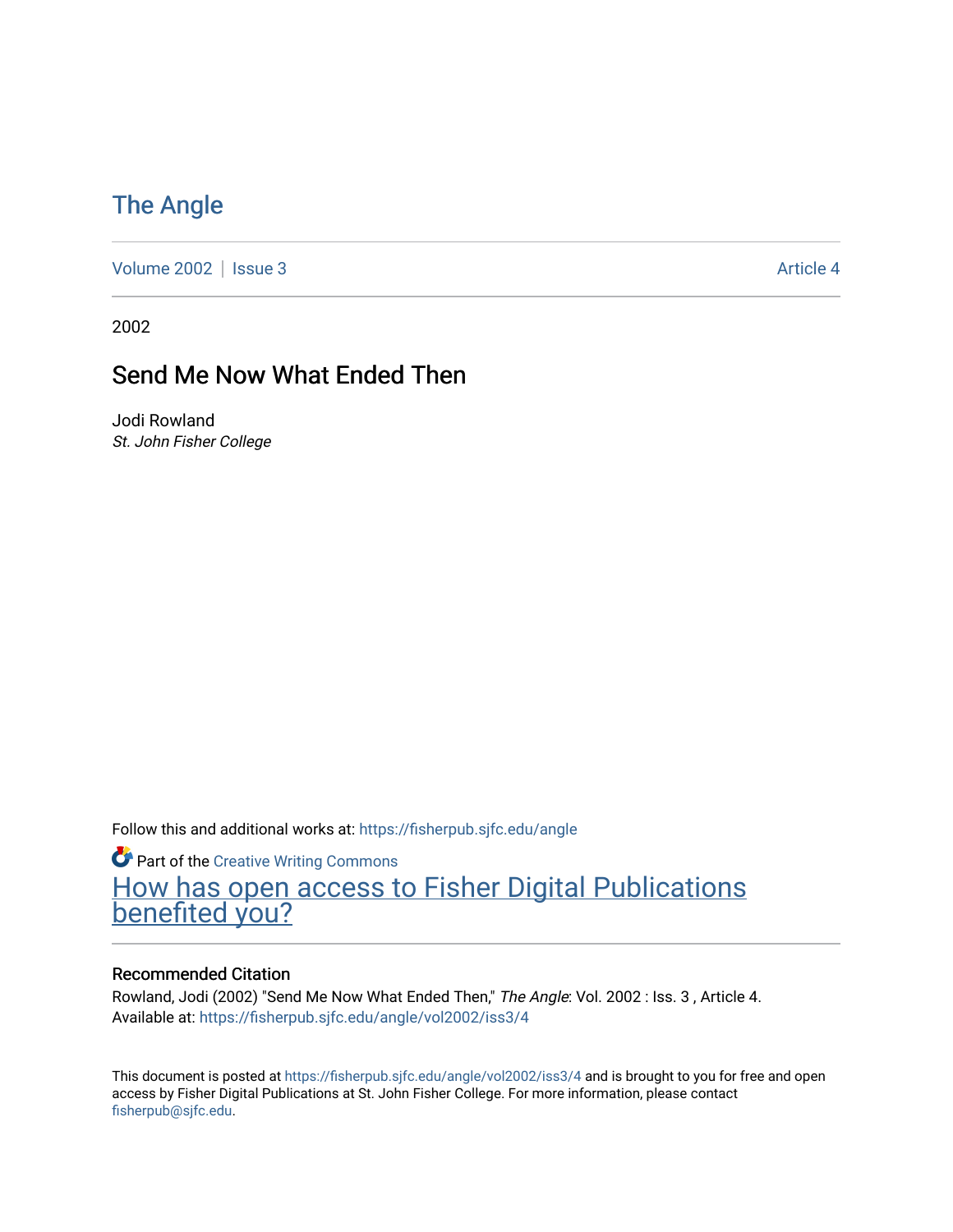#### Send Me Now What Ended Then

#### Cover Page Footnote

"Third Prize Winner" Appeared in the issue: Volume 2, Issue 3, 2002.